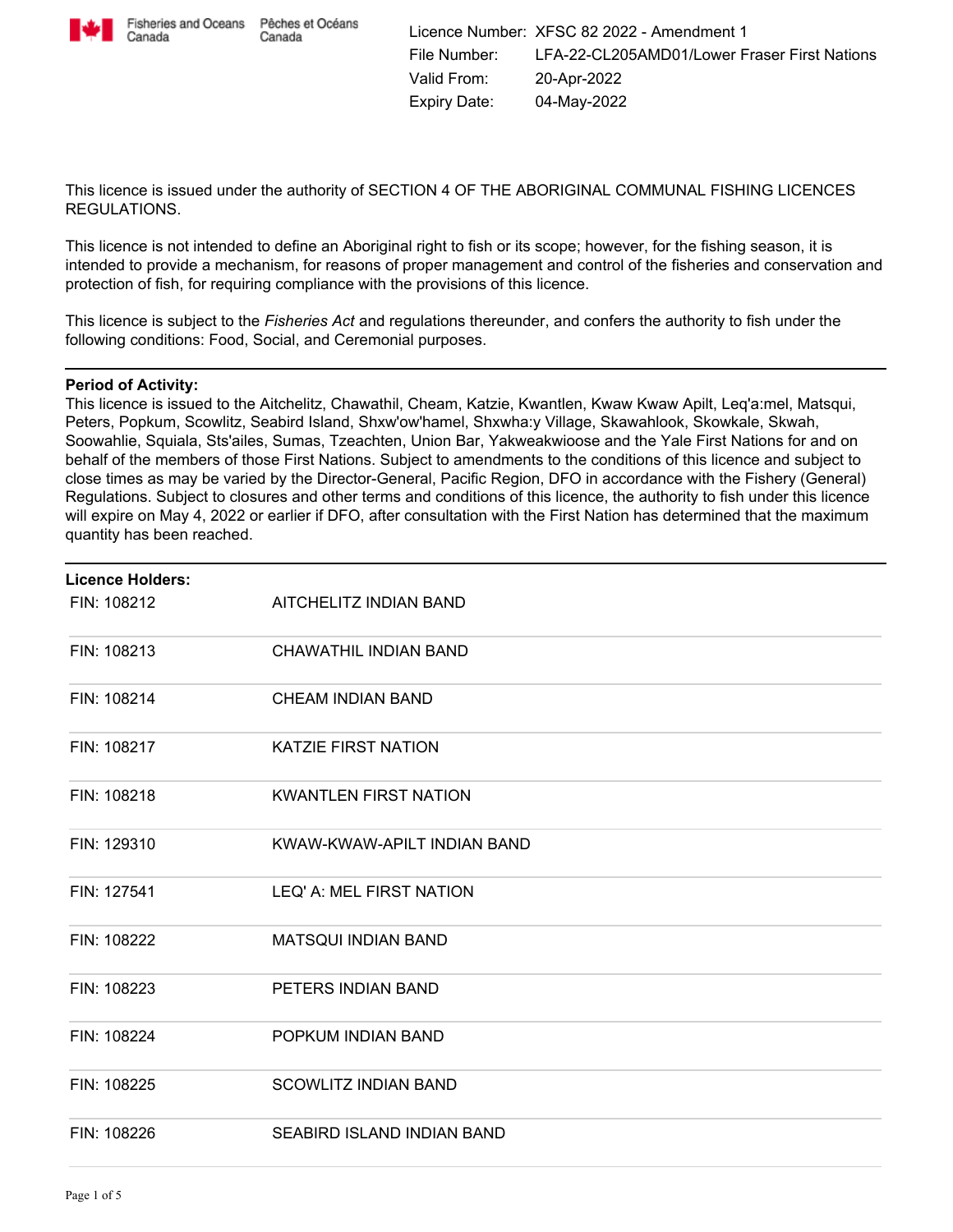

Licence Number: XFSC 82 2022 - Amendment 1 File Number: LFA-22-CL205AMD01/Lower Fraser First Nations Valid From: 20-Apr-2022 Expiry Date: 04-May-2022

| FIN: 108678 | SHXW'OW'HAMEL FIRST NATION     |
|-------------|--------------------------------|
| FIN: 129860 | SHXWHÁ: Y VILLAGE              |
| FIN: 108674 | <b>SKAWAHLOOK FIRST NATION</b> |
| FIN: 129908 | <b>SKOWKALE INDIAN BAND</b>    |
| FIN: 108228 | SKWAH INDIAN BAND              |
| FIN: 108230 | SOOWAHLIE INDIAN BAND          |
| FIN: 108232 | <b>SQUIALA FIRST NATION</b>    |
| FIN: 139040 | <b>STS'AILES</b>               |
| FIN: 108233 | <b>SUMAS FIRST NATION</b>      |
| FIN: 108235 | <b>TZEACHTEN INDIAN BAND</b>   |
| FIN: 108236 | UNION BAR FIRST NATION         |
| FIN: 108237 | YAKWEAKWIOOSE INDIAN BAND      |
| FIN: 108238 | YALE FIRST NATION              |

### **Individuals or groups assisting with the authorized activity:**

The following Fishers from the following Communities are authorized to fish in the respective area identified below. All fishers will report their catch to the landing sites identified below.

| <b>Name</b>           | <b>Community</b> | <b>Designation Number</b> | Area       | <b>Landing Sites</b> |
|-----------------------|------------------|---------------------------|------------|----------------------|
| Rocky Bailey          | Katzie           | 05-073                    | Sub Area 3 | Katzie               |
| <b>Terry Meunier</b>  | Katzie           | 05-164                    | Sub Area 3 | Katzie               |
| <b>Trevor Pierre</b>  | Katzie           | 05-112                    | Sub Area 3 | Katzie               |
| <b>Burgess Pierre</b> | Katzie           | 05-167                    | Sub Area 3 | Katzie               |
| <b>Barry Brown</b>    | Kwantlen         | 13-101                    | Sub Area 4 | Kwantlen             |
| Daniel Jago           | Kwantlen         | 13-065                    | Sub Area 4 | Kwantlen             |
| <b>Kelly Yates</b>    | Kwantlen         | 13-128                    | Sub Area 4 | Kwantlen             |
| <b>Rodney Peters</b>  | Seabird Island   | 17-043                    | Sub Area 4 | Kwantlen             |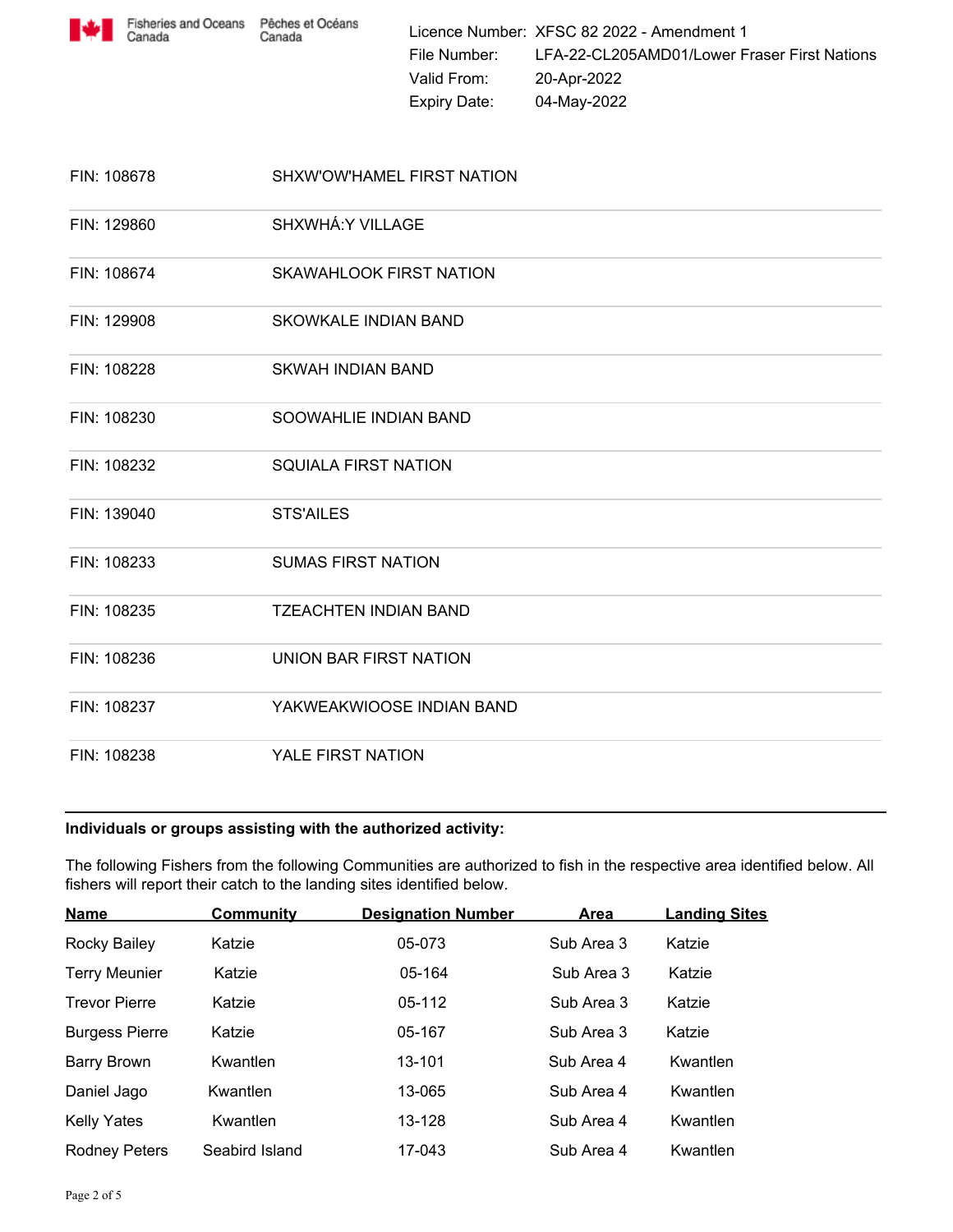| Fisheries and Oceans<br>Canada | Pêches et Océans<br>Canada | File Number:<br>Valid From:<br><b>Expiry Date:</b> | Licence Number: XFSC 82 2022 - Amendment 1<br>20-Apr-2022<br>04-May-2022 | LFA-22-CL205AMD01/Lower Fraser First Nations |
|--------------------------------|----------------------------|----------------------------------------------------|--------------------------------------------------------------------------|----------------------------------------------|
| Robert Jimmie Jr.              | Squiala                    | 28-013                                             | Sub Area 5                                                               | Sumas                                        |
| James N. Leon                  | Sts'ailes                  |                                                    | Sub Area 4,5,6                                                           | Sumas                                        |
| Kelsey Ned                     | Sumas                      | 19-143                                             | Sub Area 4,5                                                             | Sumas                                        |
| Murray Ned                     | Sumas                      | 19-052                                             | Sub Area 4,5                                                             | Sumas                                        |
| Allen Schulz                   | Sumas                      |                                                    | Sub Area 4,5                                                             | Sumas                                        |
| <b>Troy Ganzeveld</b>          | Sumas                      | 19-081                                             | Sub Area 4,5                                                             | Kwantlen                                     |
| Anthony Malloway               | Tzeachten                  | 29-020                                             | Sub Area 4                                                               | Kwantlen                                     |
| Ivan Malloway                  | Tzeachten                  | 29-079                                             | Sub Area 4                                                               | Kwantlen                                     |
| Ken Malloway                   | Tzeachten                  | 29-003                                             | Sub Area 4                                                               | Kwantlen                                     |

Designations are personal and non-transferable. Participants who fish under this licence shall carry their Designation or Band Card to establish their membership in the First Nation while participating in the Fishery and while transporting fish harvested in the Fishery and will present such documentation on request by any fishery officer or fishery guardian.

# **Species, Quantity of Fish, Area(s) and Gear:**

| <b>Licence Holder:</b>                                           | All                                                           |                                                                                                                                                                                                                                                                                                                     |  |
|------------------------------------------------------------------|---------------------------------------------------------------|---------------------------------------------------------------------------------------------------------------------------------------------------------------------------------------------------------------------------------------------------------------------------------------------------------------------|--|
| <b>Species:</b>                                                  | EULACHON (Thaleichthys pacificus)                             |                                                                                                                                                                                                                                                                                                                     |  |
| <b>Allowable Fishing</b><br>Times:                               | Start Date:<br>End Date:<br>Times:                            | Wednesday, April 20, 2022<br>Wednesday, May 4, 2022<br>07:00 - 19:00 daily                                                                                                                                                                                                                                          |  |
| Gear:                                                            | Gillnet, Drift<br>Dip Net                                     |                                                                                                                                                                                                                                                                                                                     |  |
| Licence Area:                                                    | PORT MANN BRIDGE TO MISSION; MISSION BRIDGE TO HARRISON RIVER |                                                                                                                                                                                                                                                                                                                     |  |
| <b>Maximum Harvest</b><br>Amount:                                | 10860.87 Pounds                                               |                                                                                                                                                                                                                                                                                                                     |  |
| <b>Additional Descriptions:</b> The following gear is permitted: | Dip Nets                                                      | <b>Drift Nets</b> on condition that:<br>Each Participant may fish using one drift net. Drift nets shall be no more than one hundred<br>(100) metres (328 feet) in length and shall have a mesh size of no less than twenty-five<br>(25) millimetres (1 inch) and no greater than fifty (50) millimetres (2 inches). |  |

# **Additional Information:**

**AREA:** Drift net and dip net fishing are permitted in the following area(s):

# **Subarea 3 - Port Mann Bridge to Kanaka Creek**

Those waters of the Fraser River downstream of a line projected from a red boundary sign located at Kanaka Creek (north side of Fraser River), to a red boundary sign at the upstream end of Derby Reach (south side of Fraser River), to the Port Mann Bridge.

# **Subarea 4 - Kanaka Creek to Mission Bridge**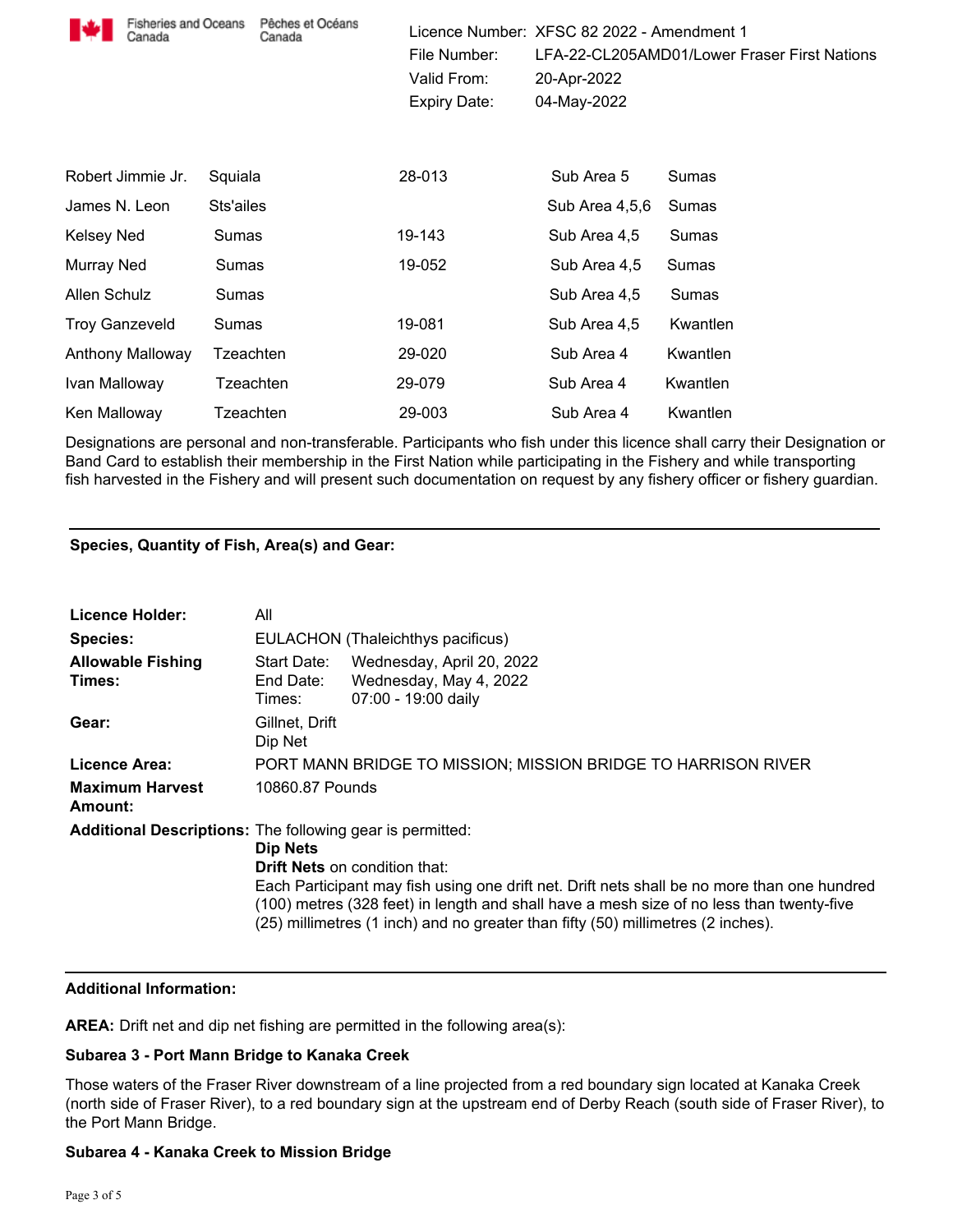

Canada

Licence Number: XFSC 82 2022 - Amendment 1 File Number: LFA-22-CL205AMD01/Lower Fraser First Nations Valid From: 20-Apr-2022 Expiry Date: 04-May-2022

Those waters of the Fraser River downstream of the Canadian Pacific Railway Bridge at Mission and bounded on the west by a line projected from a red boundary sign located at Kanaka Creek (north side of Fraser River), to a red boundary sign at the upstream end of Derby Reach (south side of Fraser River).

### **Subarea 5 - Mission Bridge to Sumas River**

Those waters of the Fraser River bounded on the west by the downstream side of the Canadian Pacific Railway Bridge at Mission and on the east by a line from a white boundary sign on the upstream side of the Fraser River at the mouth of the Sumas River, thence true north to a white boundary sign on the opposite shore.

### **Subarea 6 - Sumas River to Harrison**

Those waters of the Fraser River bounded on the west by a line from a white boundary sign on the upstream side of the Fraser River at the mouth of the Sumas River, thence true north to a white boundary sign on the opposite shore and bounded on the east by a line from a white boundary sign on the upstream side of the Fraser River at the mouth of the Harrison River, thence true south to a white boundary sign on the southern shore of the Fraser River and those waters of the Harrison River downstream of the Highway Number 7 Bridge.

### **Terms and Conditions:**

### **Definitions**

"DFO" means Fisheries and Oceans Canada (formerly Department of Fisheries and Oceans).

"Dip Net" means means a net on a circular frame at the end of a pole that is used from shore.

"Drift Net" means a gillnet free floating in the water, not attached in any manner to the shore, operated from a boat.

"First Nation" means the Aitchelitz, Chawathil, Cheam, Katzie, Kwantlen, Kwaw Kwaw Apilt, Leq'a:Mel, Matsqui, Peters, Popkum, Scowlitz, Seabird Island, Shxw'ow'hamel, Shxwha:y Village, Skawahlook, Skowkale, Skwah, Soowahlie, Squiala, Sts'ailes, Sumas, Tzeachten, Union Bar, Yakweakwioose and the Yale First Nations.

"Fishery" means fishing under the authority of this licence.

"FVAFS" means the means the Fraser Valley Aboriginal Fisheries Society that will deliver the area catch monitoring program for FSC fisheries.

"Participant" means an individual designated in accordance with this licence to fish under the authority of this licence.

### **Species and Quantity**

The Fishery is limited to the harvest of: **10,860.87 lbs (4,926.4 kg) of Eulachon** (Thaleichthys pacificus) to be distributed to the First Nations in Lower Fraser Area.

No person shall retain or possess non-target species including Chinook salmon, Steelhead, or Sturgeon.

Please refer to Fishery General Regulations Section 33. for Release of Incidental Catch https://laws-lois.justice.gc.ca/eng/regulations/SOR-93-53/FullText.html

### **Use of Fish**

Fish caught under this licence are for food, social and ceremonial purposes. Without prejudice to future agreements or regulations, sale of fish caught under this licence is not permitted.